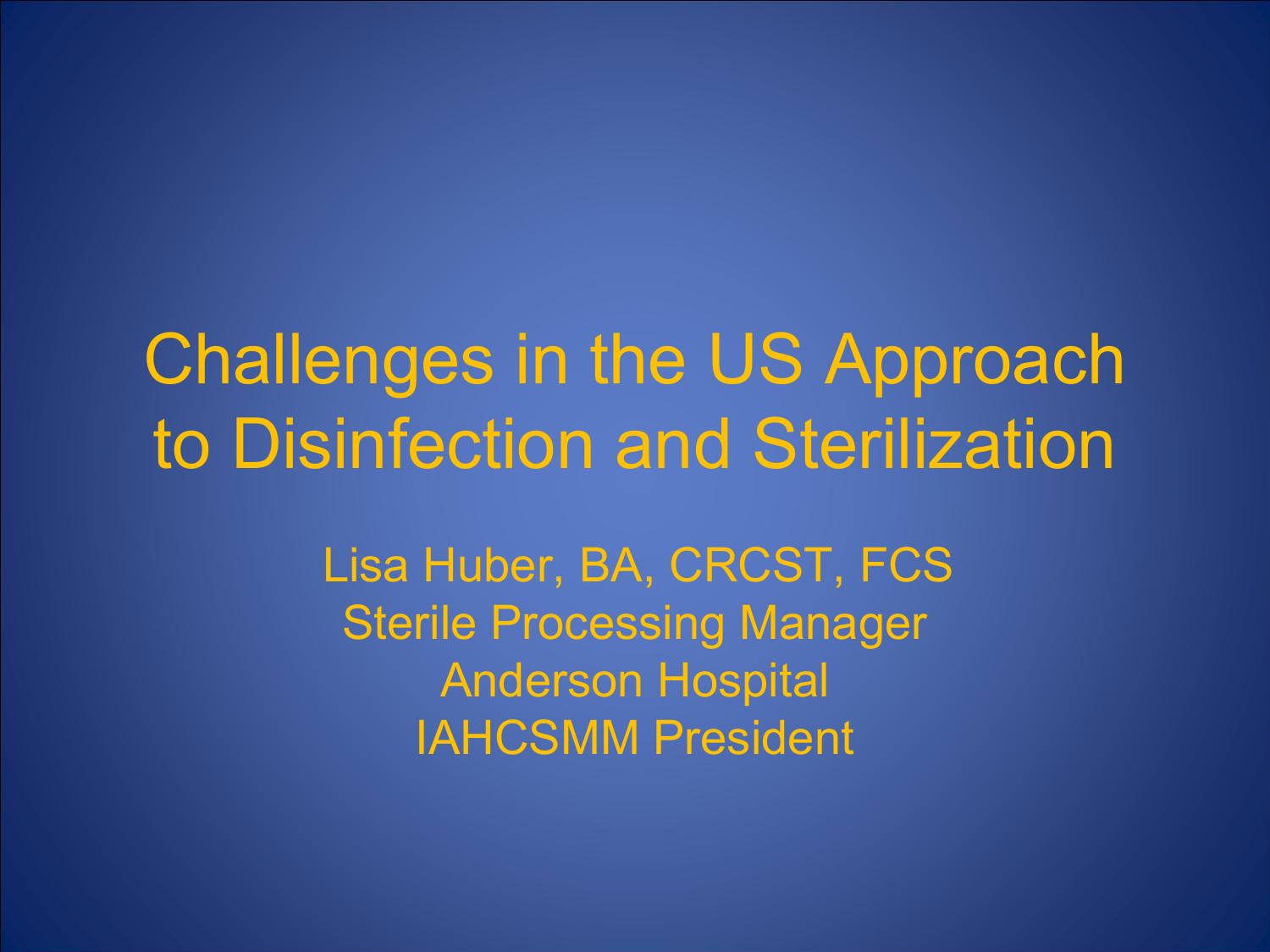# **Objectives**

- Discuss the challenges of communication between instrument manufacturers and end users (specifically orthopedic instruments)
- Review the controversy surrounding "flash" sterilization
- Identify challenges to providing education, certification and recommended practice standards to healthcare facilities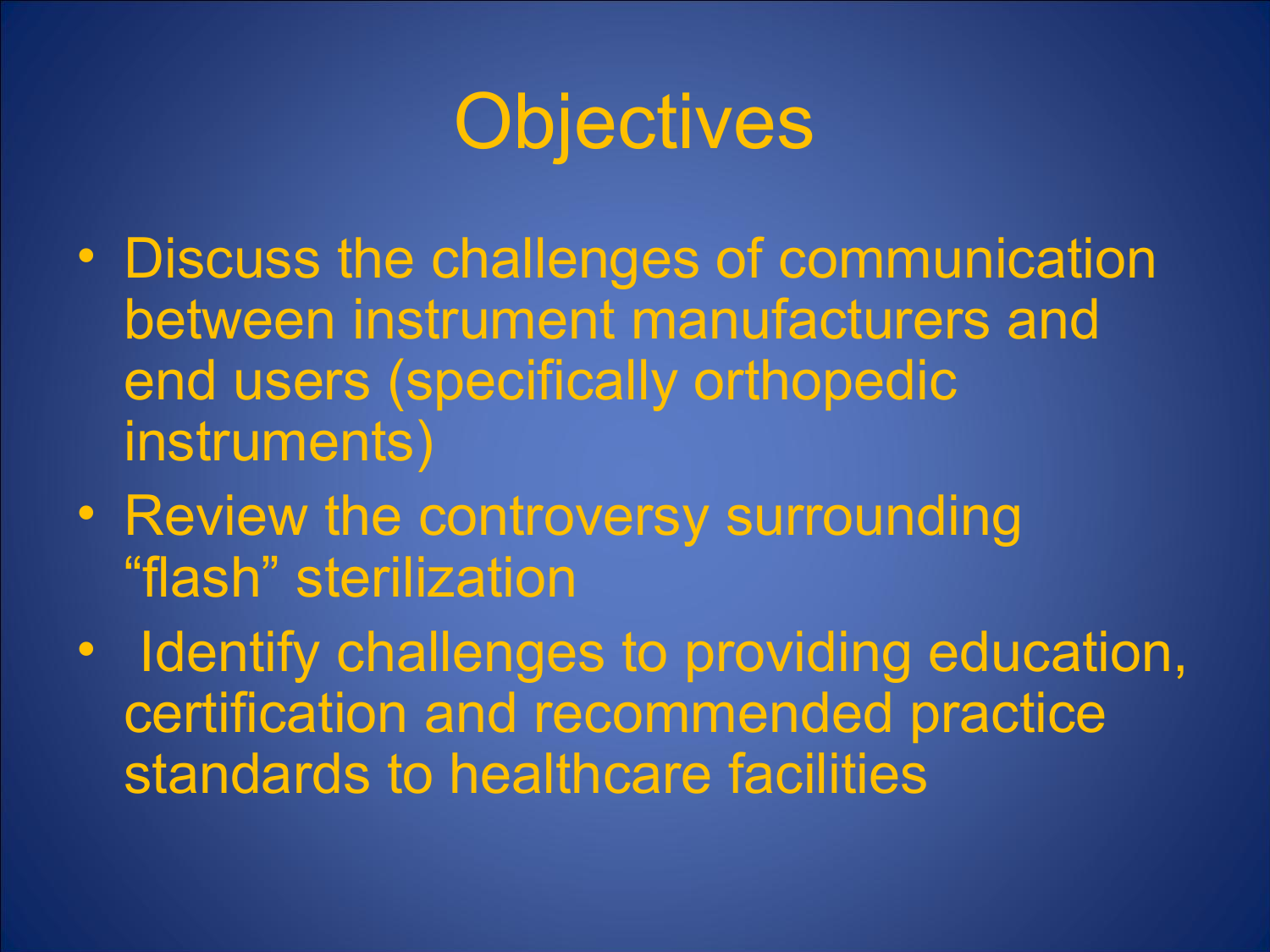#### The Challenge of Loaner **Instrumentation**

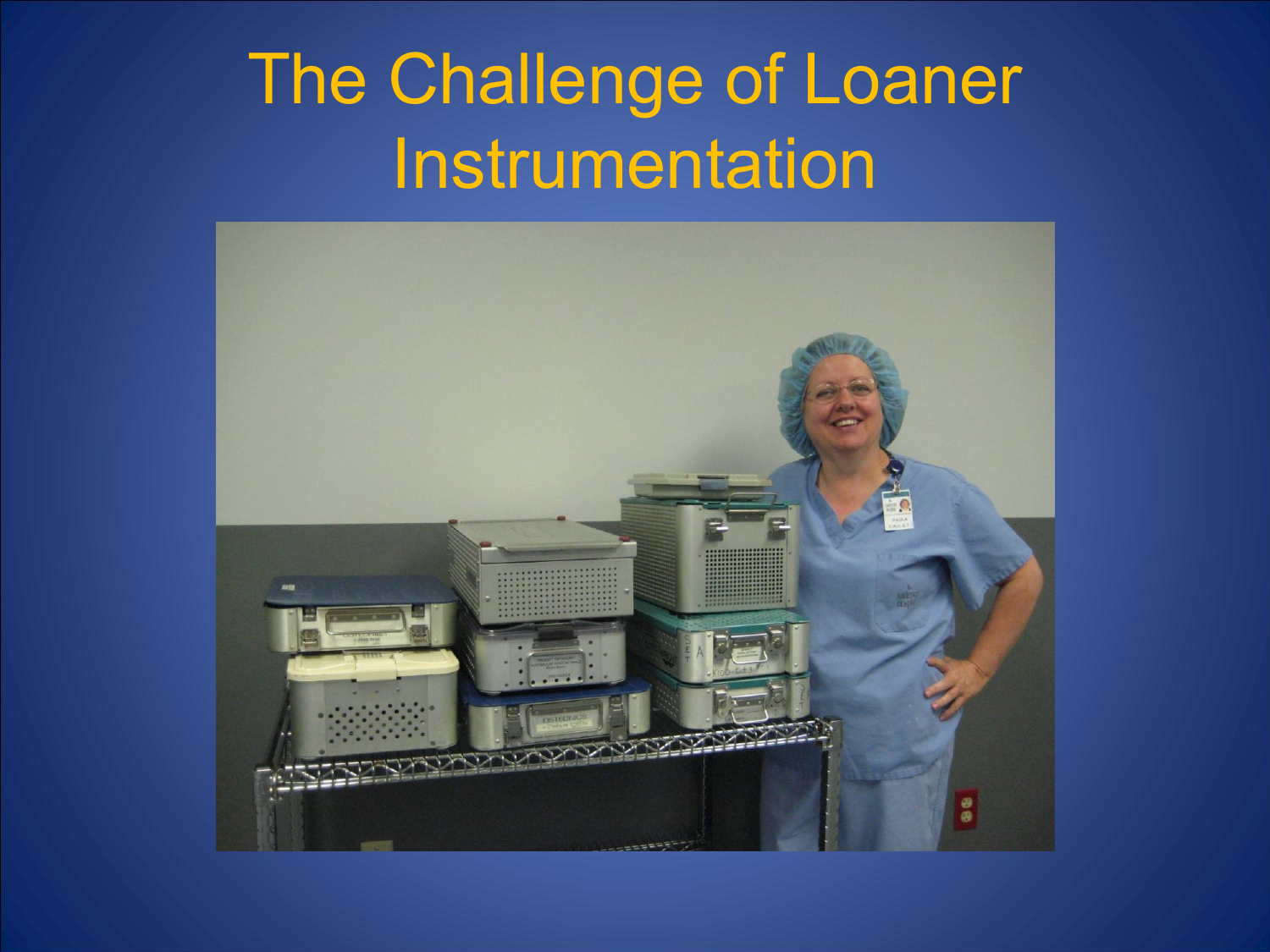# The Current System

- Medical devices designed with little or no consideration for cleaning, disinfection and sterilization
- Although required, cleaning and sterilization instructions are often not provided
- Many instrument sets require extended sterilization time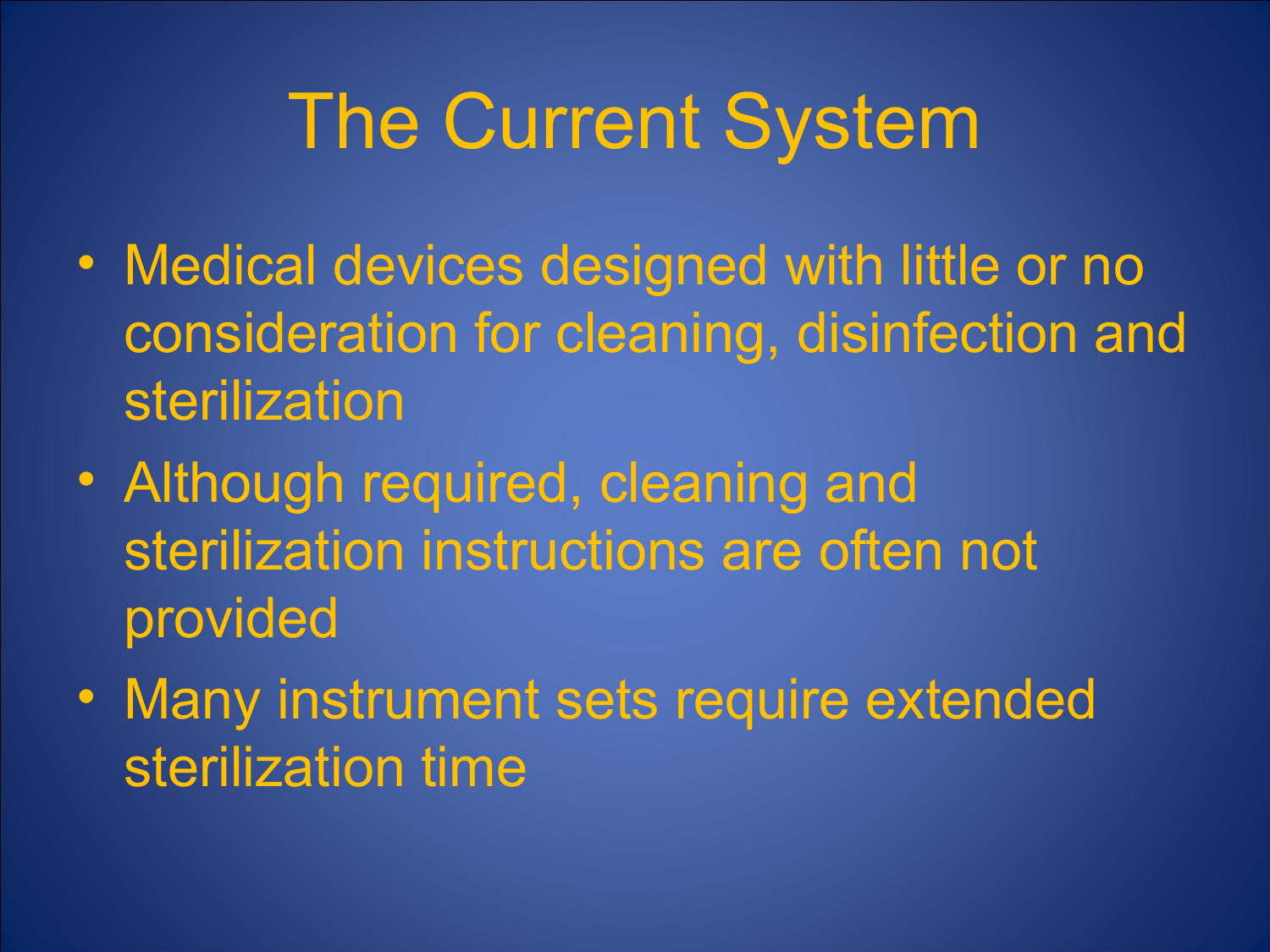#### What We Did At Anderson Hospital

- Established policies/procedures regarding loaner instrumentation
- Met with vendors to explain our expectations
- Improved communication between CSSD and Surgery by huddling and having a "go to" staff member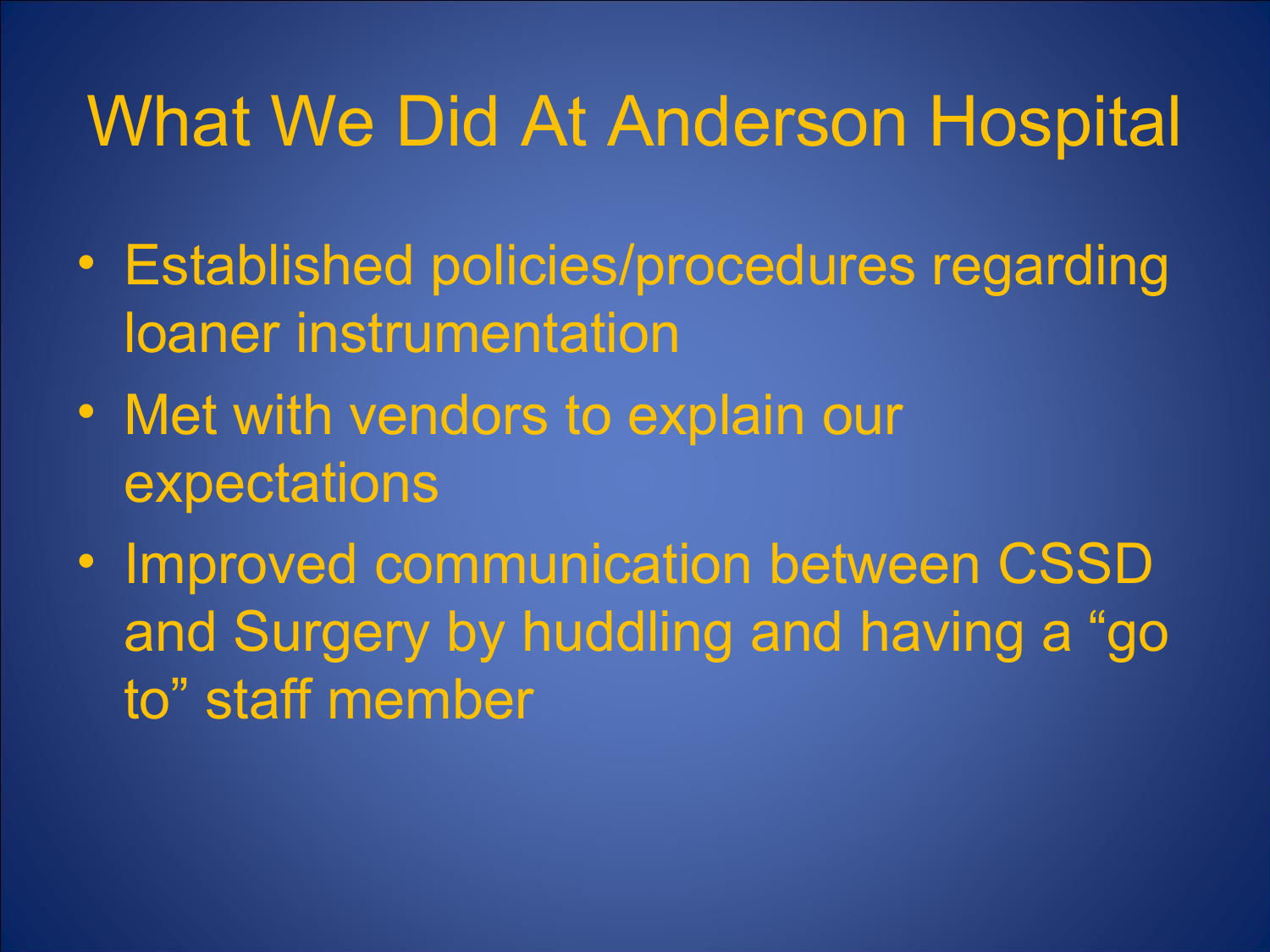# What is IAHCSMM Doing?

- IAHCSMM established an *Orthopedic Council*
	- Members include CSSD professionals, container manufacturers, orthopedic instrumentation manufacturers, sterilization testing facilities, orthopedic surgeon, educators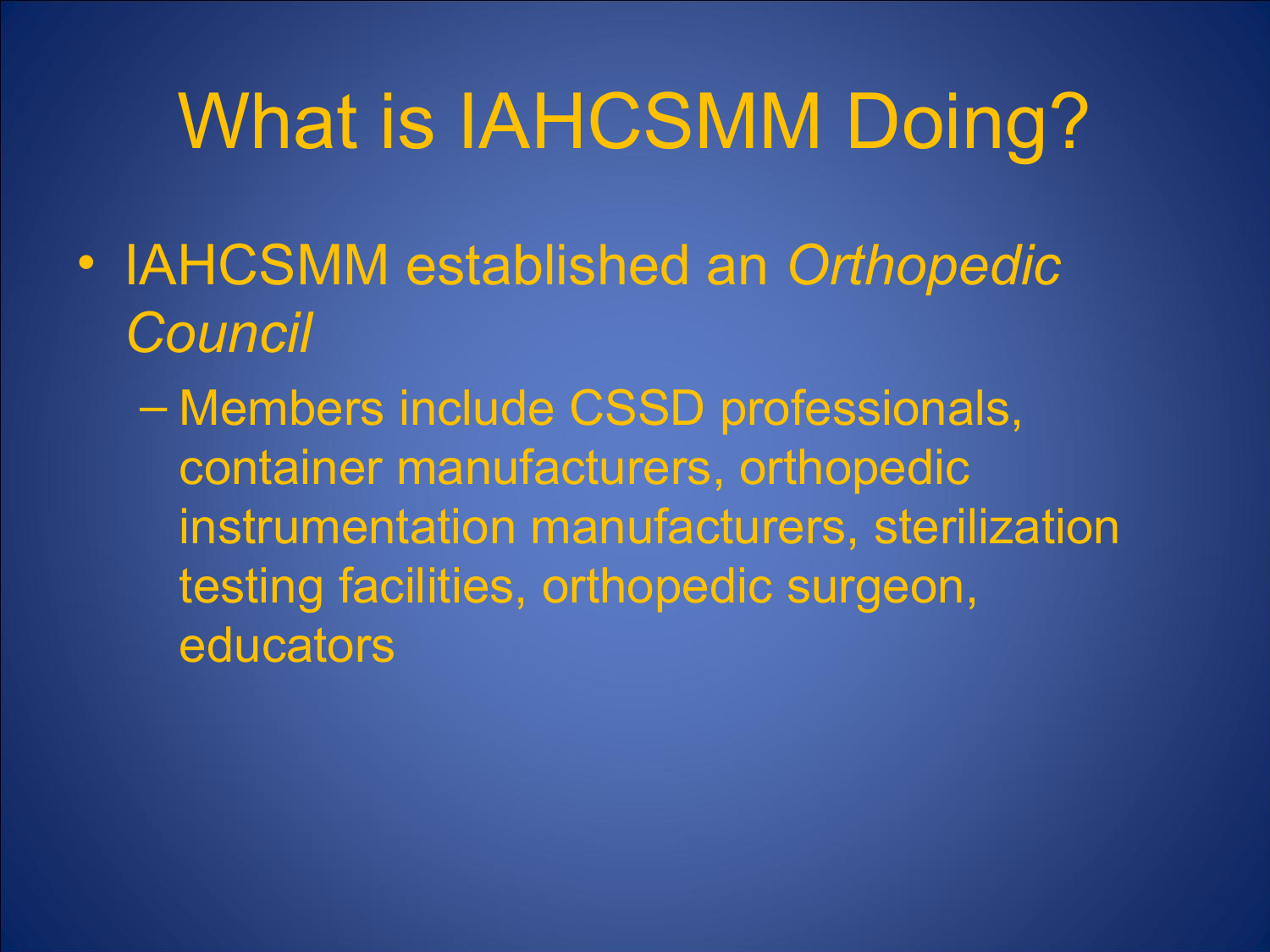# Council Goals

- Develop a collaboration between IAHCSMM, Association for the Advancement of Medical Instrumentation (AAMI) and Orthopedic Specialty Manufacturer's Association (OSMA)
- Provide education to OSMA members
- Collaboratively develop standards regarding packaging and sterilization of loaner instrumentation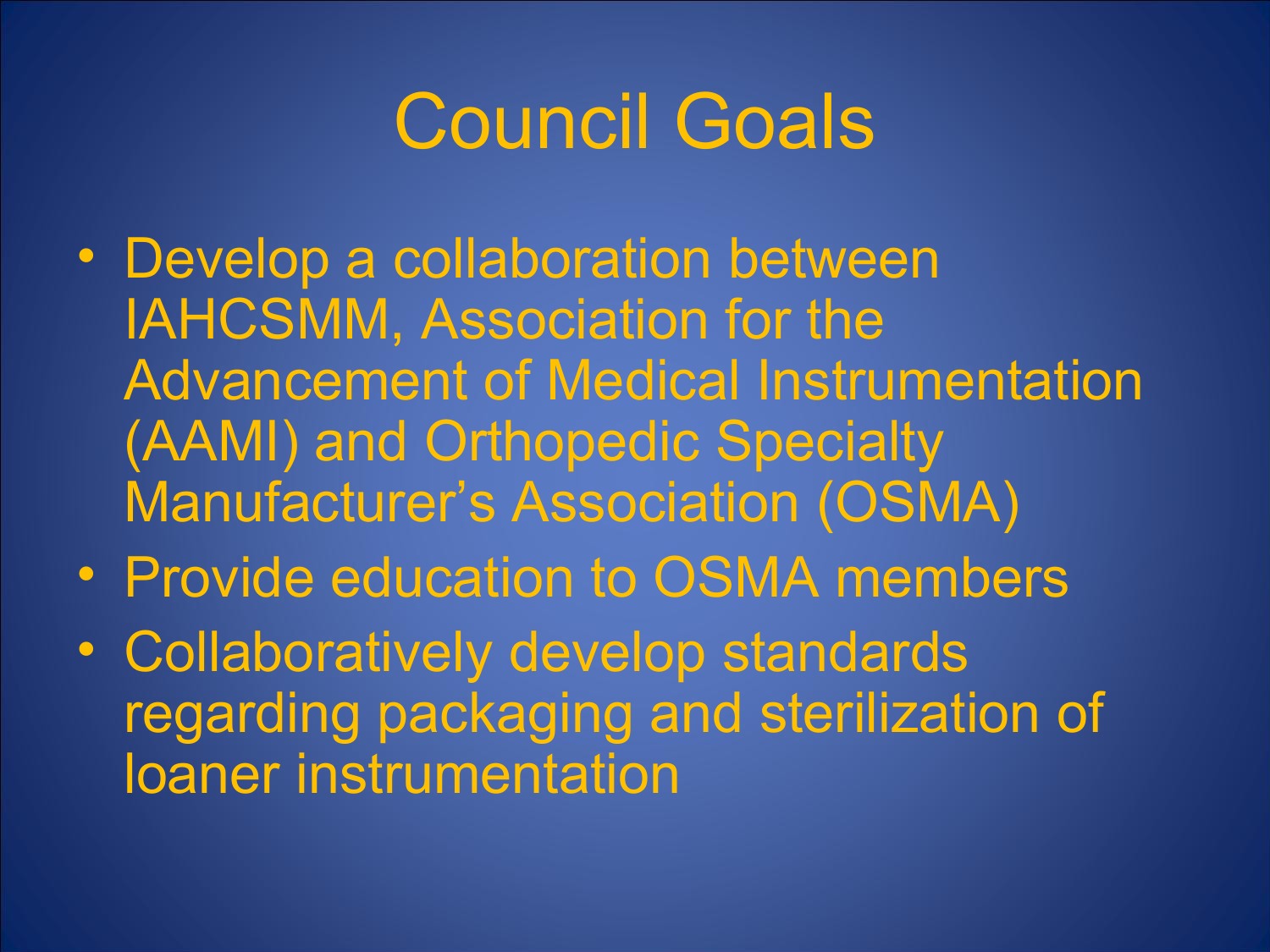#### The Challenge of "Flash" **Sterilization**

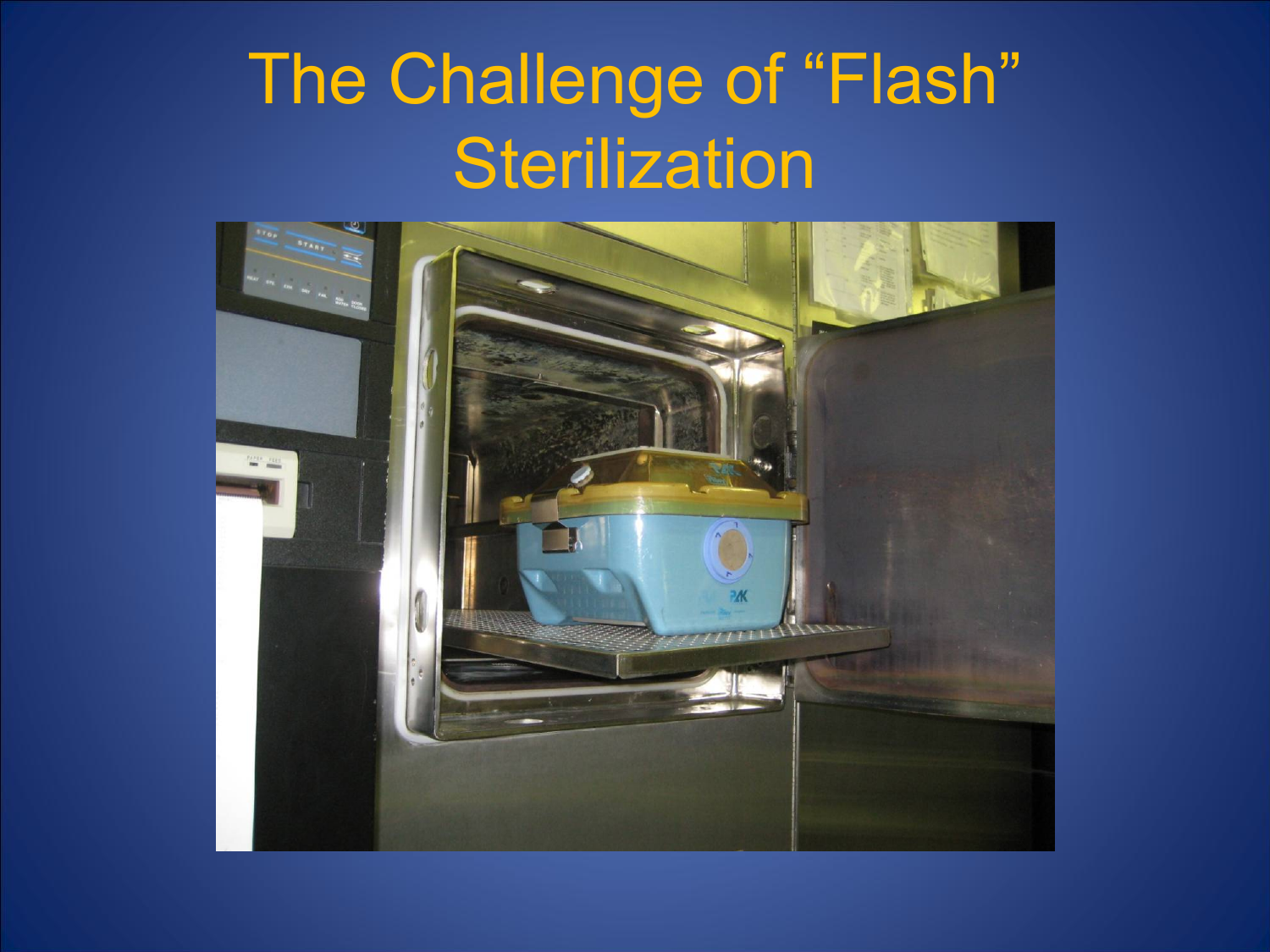# What is "Flash" Sterilization?

- Performed in the OR for JIT delivery of instruments
- No dry time added to cycle
- Challenges
	- Improper cleaning of instruments
	- Improper cycle selection
	- Aseptic delivery to sterile field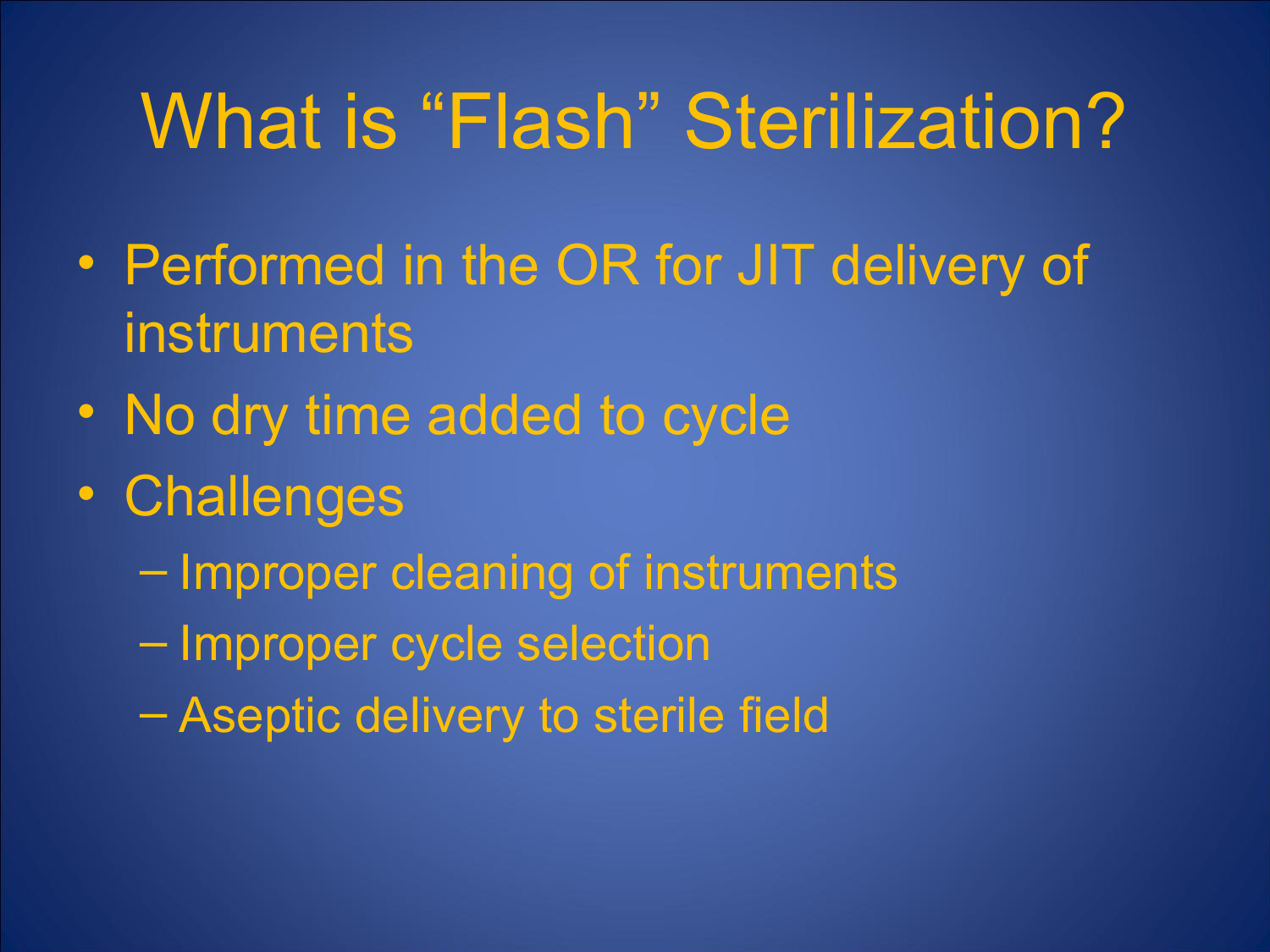## The Joint Commission Position

- Updated position paper presented 15 June 2009
	- Identified "issues" with the process such as terminology used to describe the process, the choice of the proper cycle for item(s) sterilized and lack of proper cleaning, C/Is and aseptic transport to the sterile field
	- Cleaning and decontamination, sterilization and storage or return to the field were identified as the *Three Critical Steps of Reprocessing*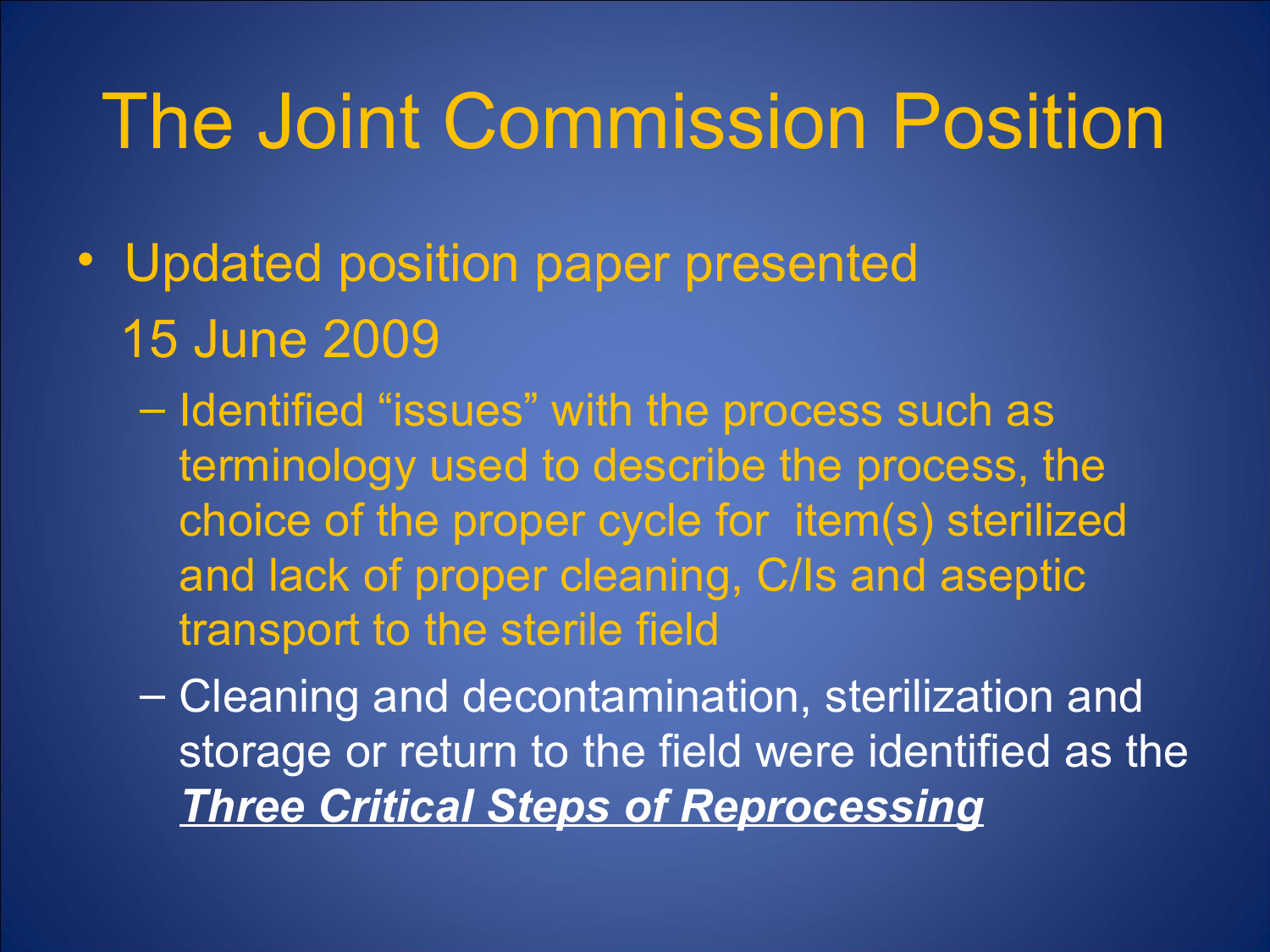### Current Practice

- Joint Commission surveys of CSSD are surveyor dependant and inconsistent
- Inconsistent adherence to Best Practice Standards from hospital to hospital
- These practices make the process of "flash" sterilization inconsistent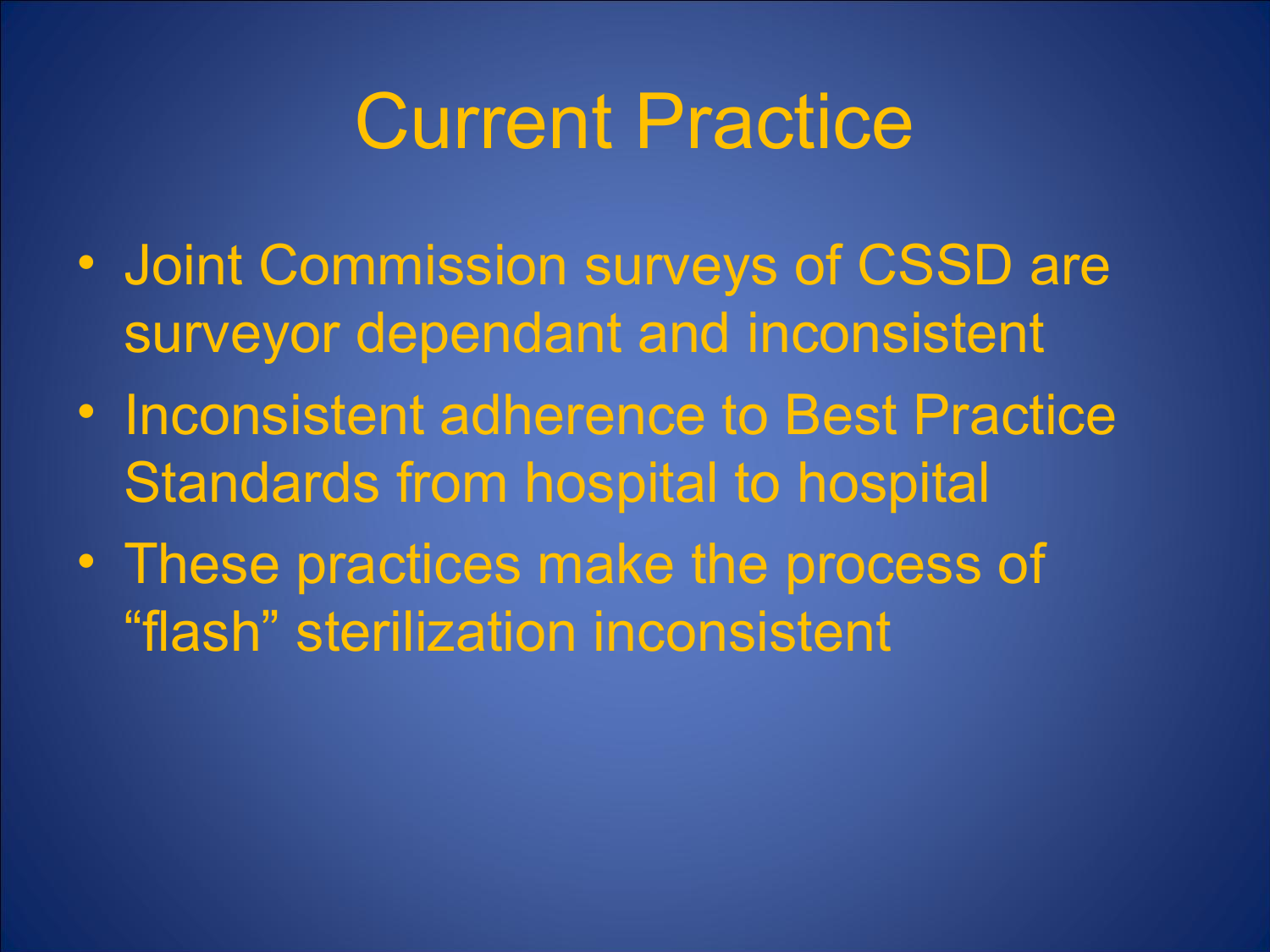## Summit on the sterilization process formerly known as "Flash"

- Associations and Agencies represented
	- Association of Perioperative Registered Nurses
	- The Joint Commission
	- American Dental Association
	- Centers for Medicare and Medicaid Services
	- US Food and Drug Administration
	- Association for the Advancement of Medical **Instrumentation**
	- Centers for Disease Control and Prevention
	- Others…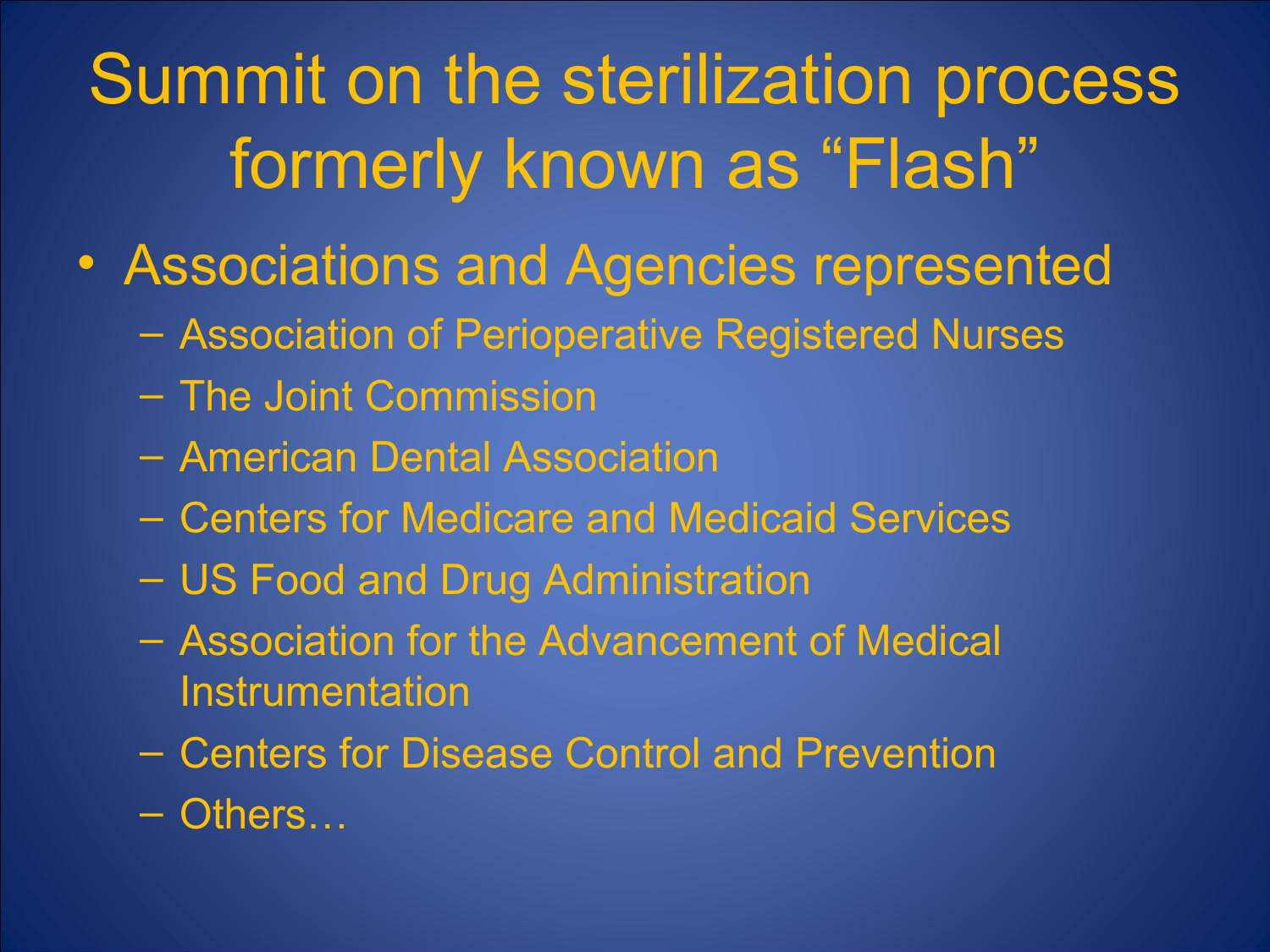## Points agreed upon…

- Cycles with no dry time can be effective
- Adequate cleaning, decontamination and rinsing are critical
- Aseptic transfer is critical
- Device manufacturer's written instructions must be followed
- Personnel involved in reprocessing must be adequately educated and trained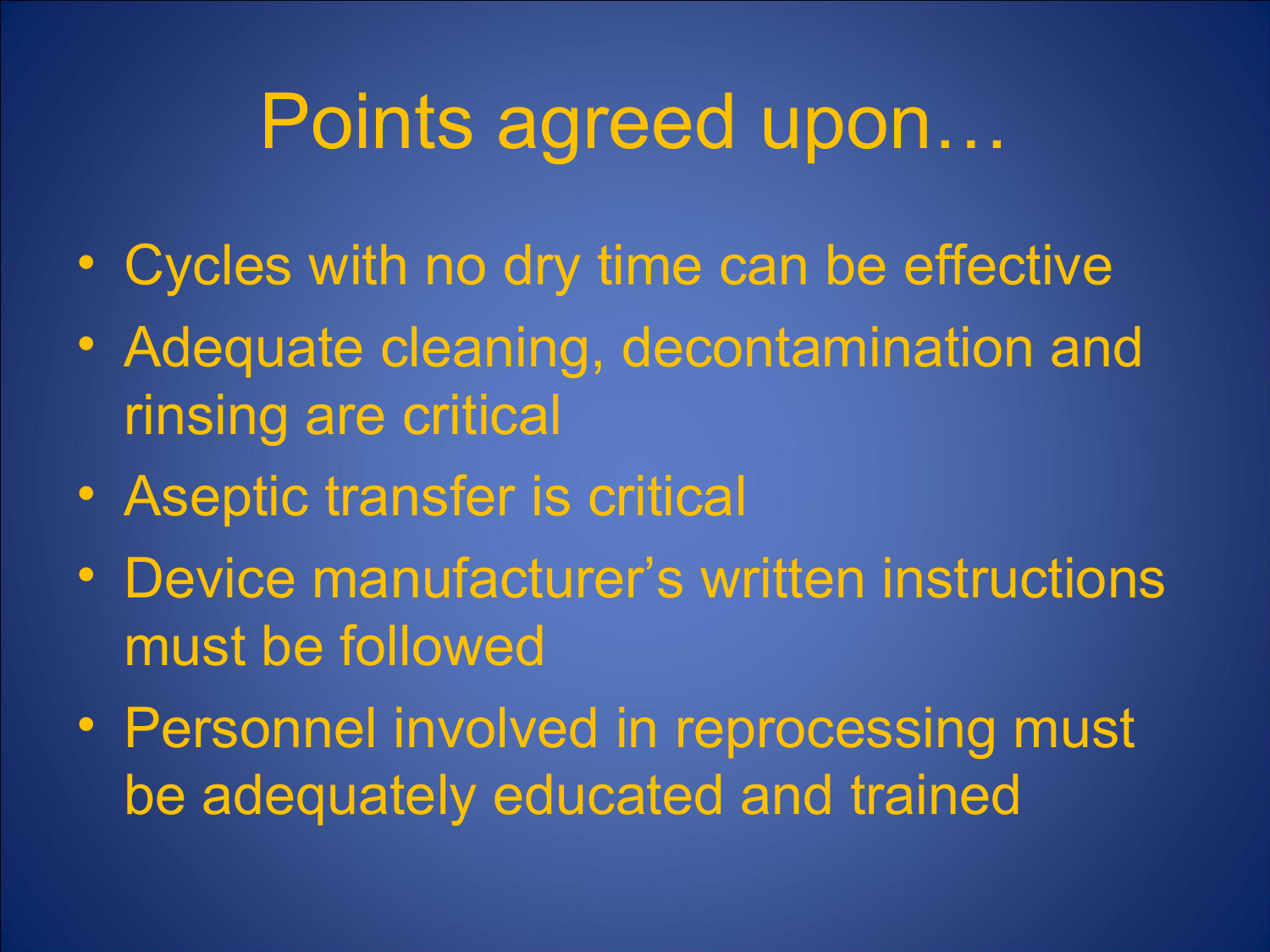#### Challenges to providing Education and Certification in CSSD

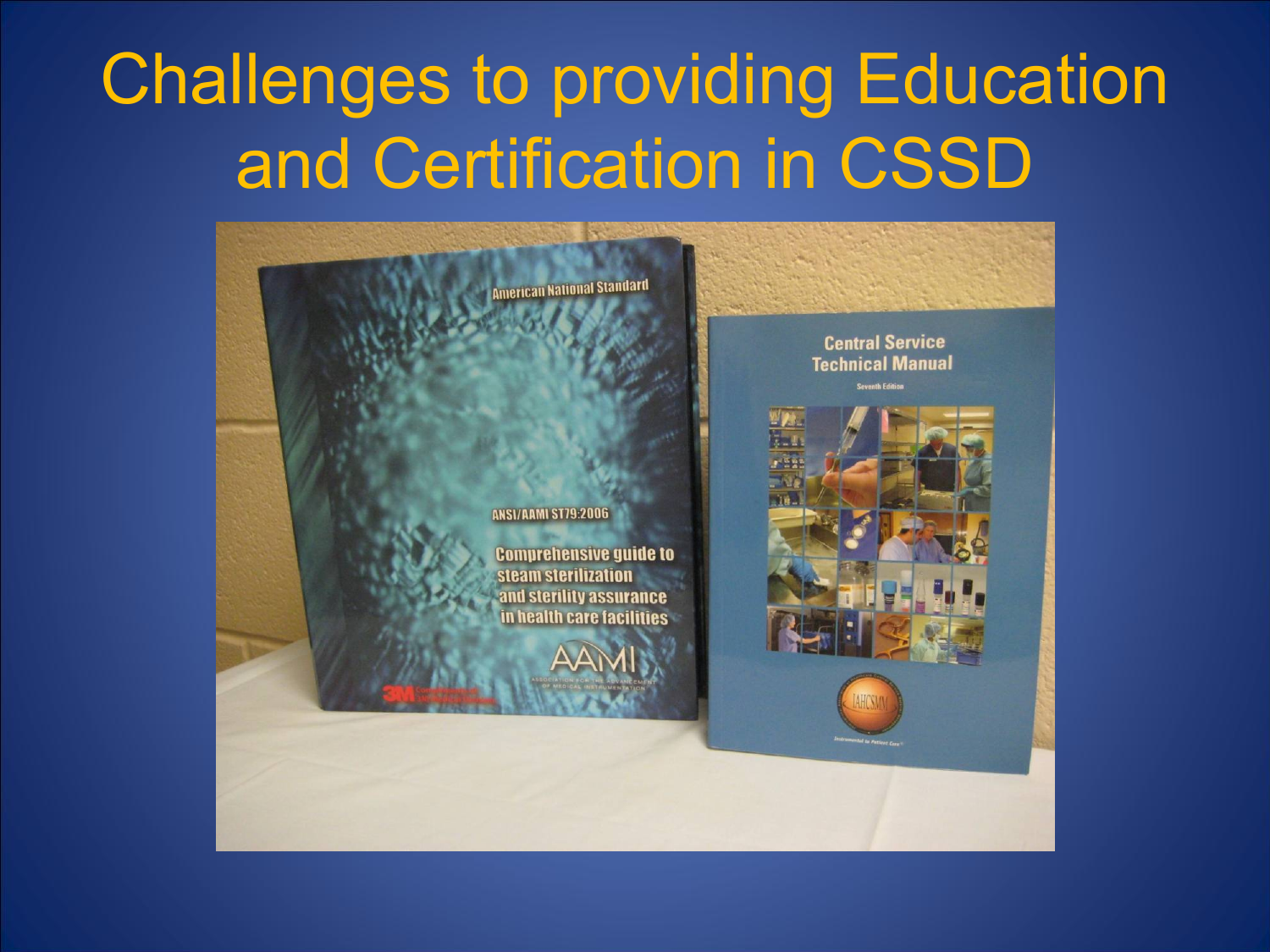### Current Status

- New Jersey is the only US state that requires certification for CSSD technicians or that CSSD follows best practice standards
- Actively seeking Mandatory Certification legislation in New York, Ohio, California, Arizona, others…
- Adherence to best practice standards is "voluntary"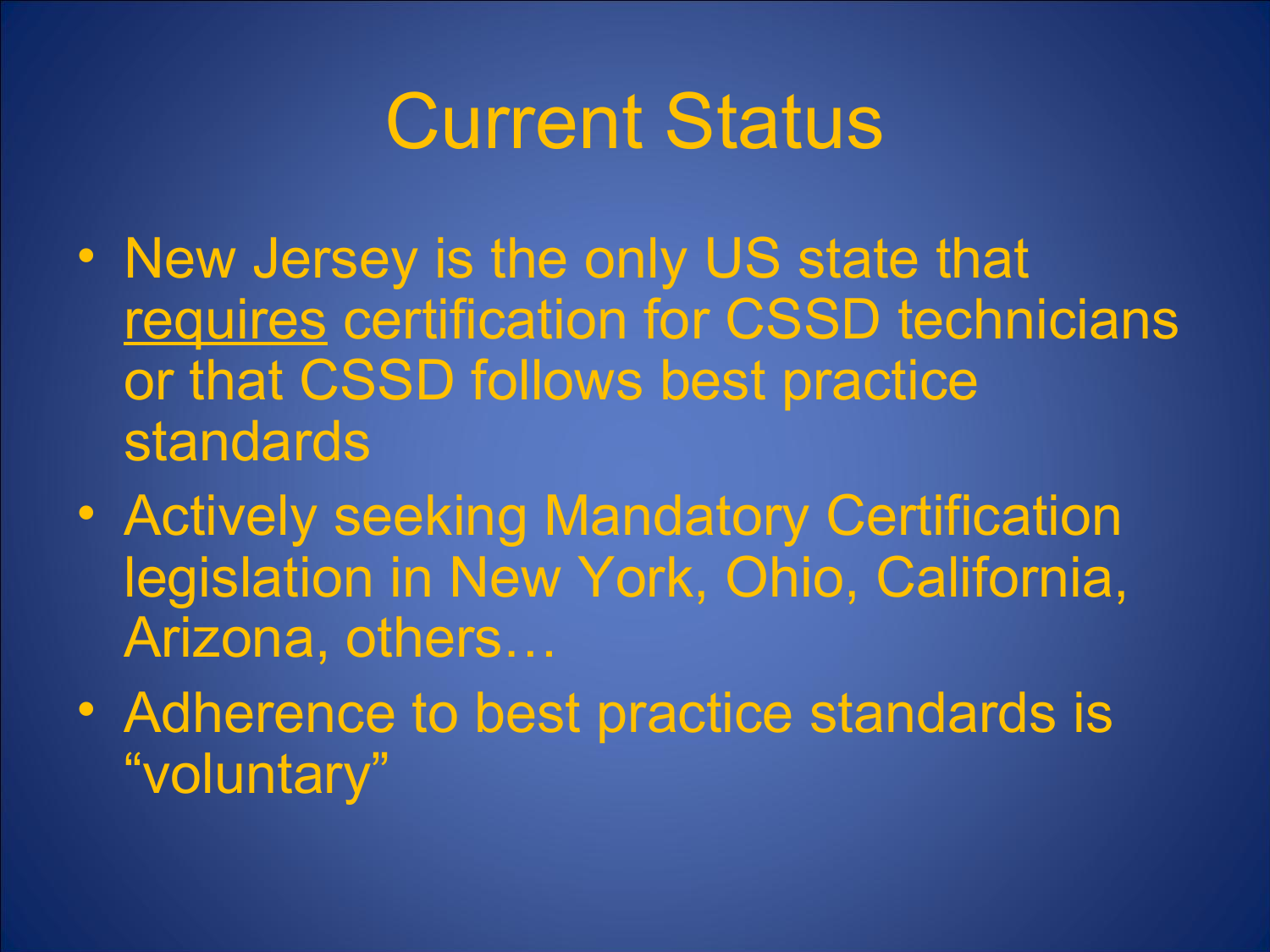## What is AAMI

- The Association for the Advancement of Medical Instrumentation
- Founded in 1967
- 6000+ members clinical & biomedical engineers and technicians, researchers, manufacturers, physicians, RNs, educators, CSSD professionals, other healthcare professionals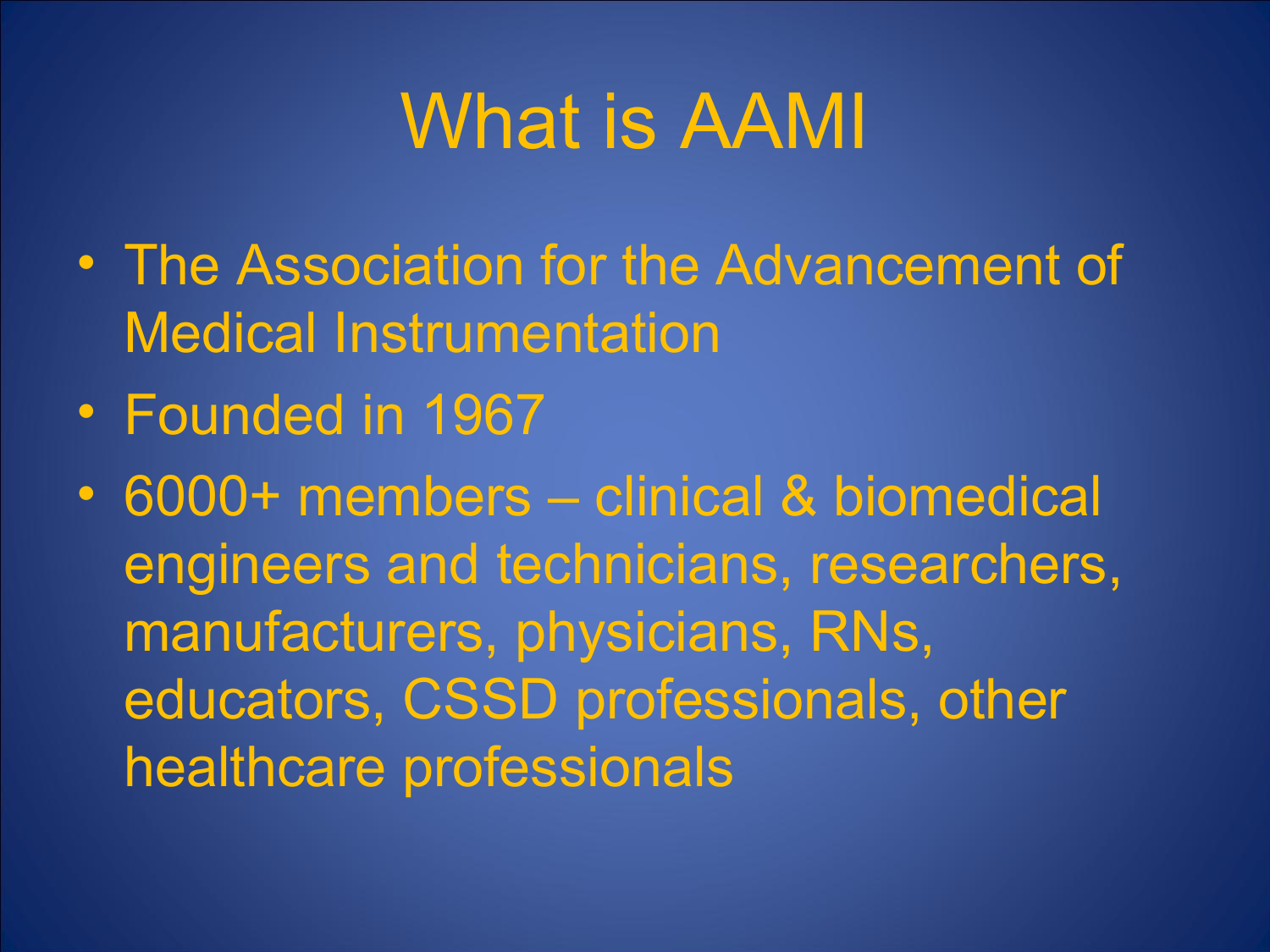# Why do we need AAMI?

- Recommended Practice implies a consensus of those substantially concerned with its scope and provisions
- It is not the law it is the standard of practice that "should" be followed in the US
- The standards are recommendations for optimum performance levels in the reprocessing of reusable medical devices in a healthcare setting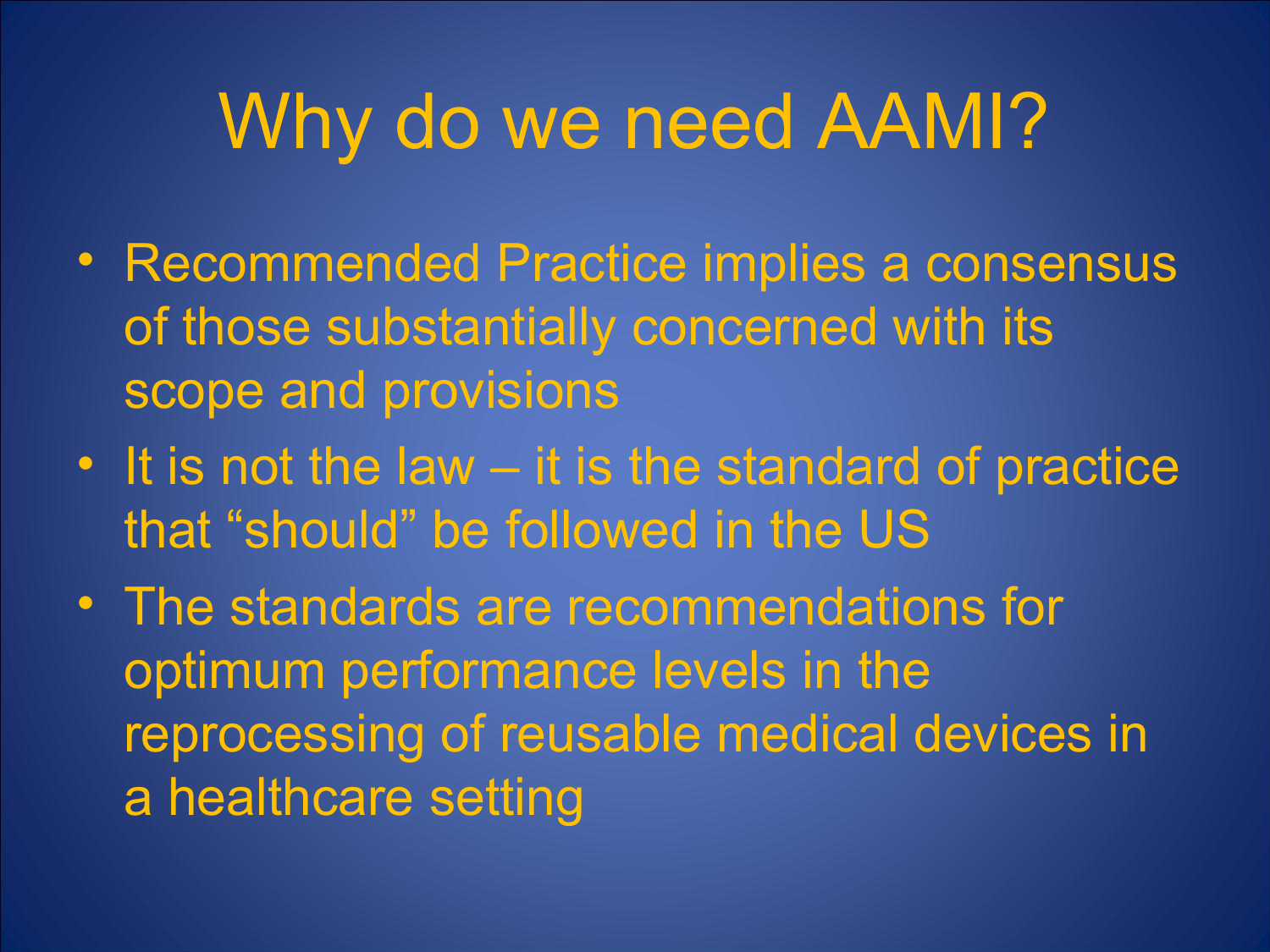#### How should the AAMI Standards be used?

- They should be used as the basis for establishing policies and procedures in **CSSD**
- They are used to answer questions regarding cleaning, decontamination, sterilization, transport and storage, etc.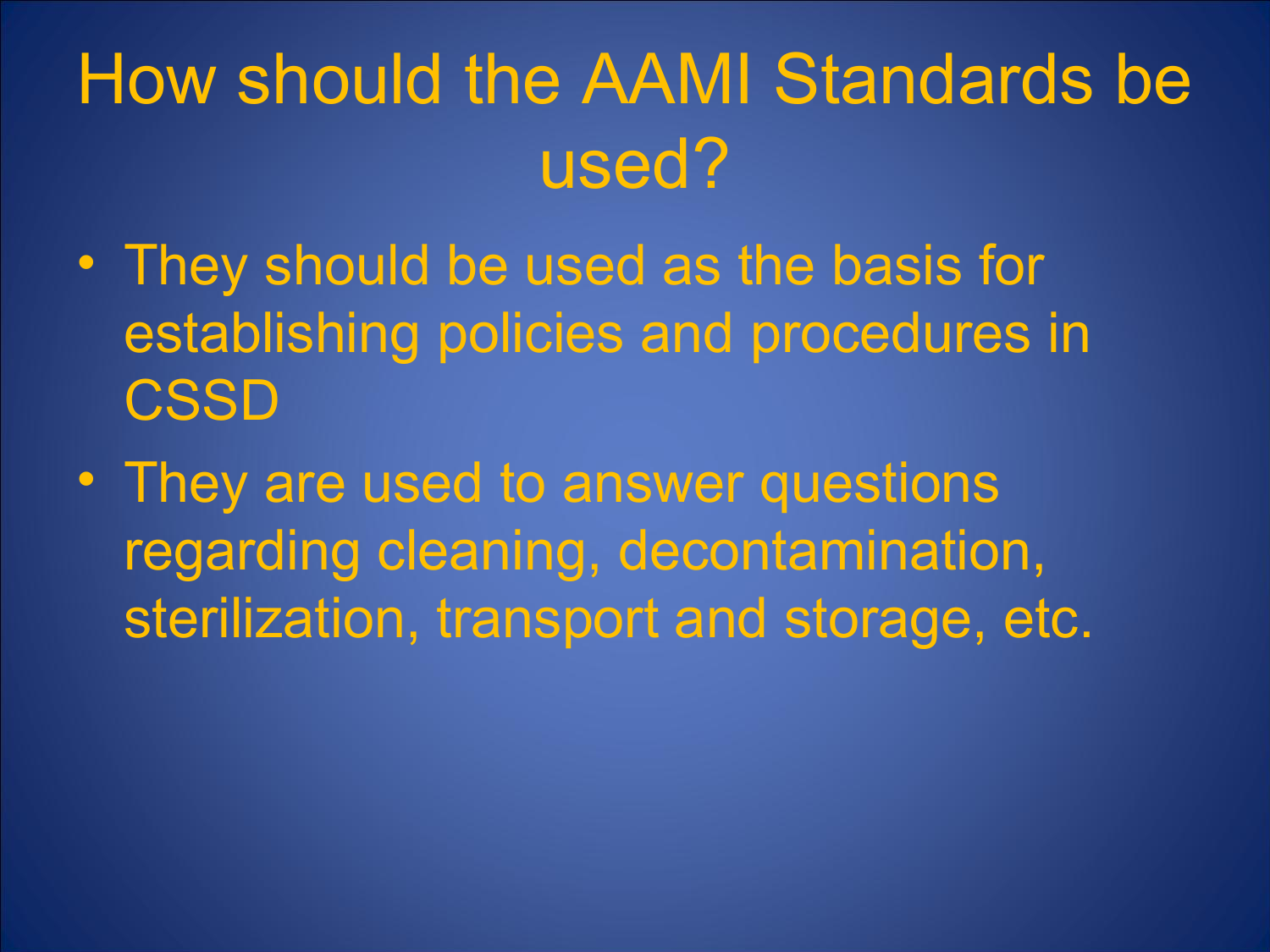# AAMI Standards for Everyone!

- All IAHCSMM educational materials based on AAMI standards
- IAHCSMM provides AAMI education at meetings, in Communiqué, etc.
- AAMI Standards available at 1/2 price to IAHCSMM members
- AAMI Webinar series provided information to CSSD professionals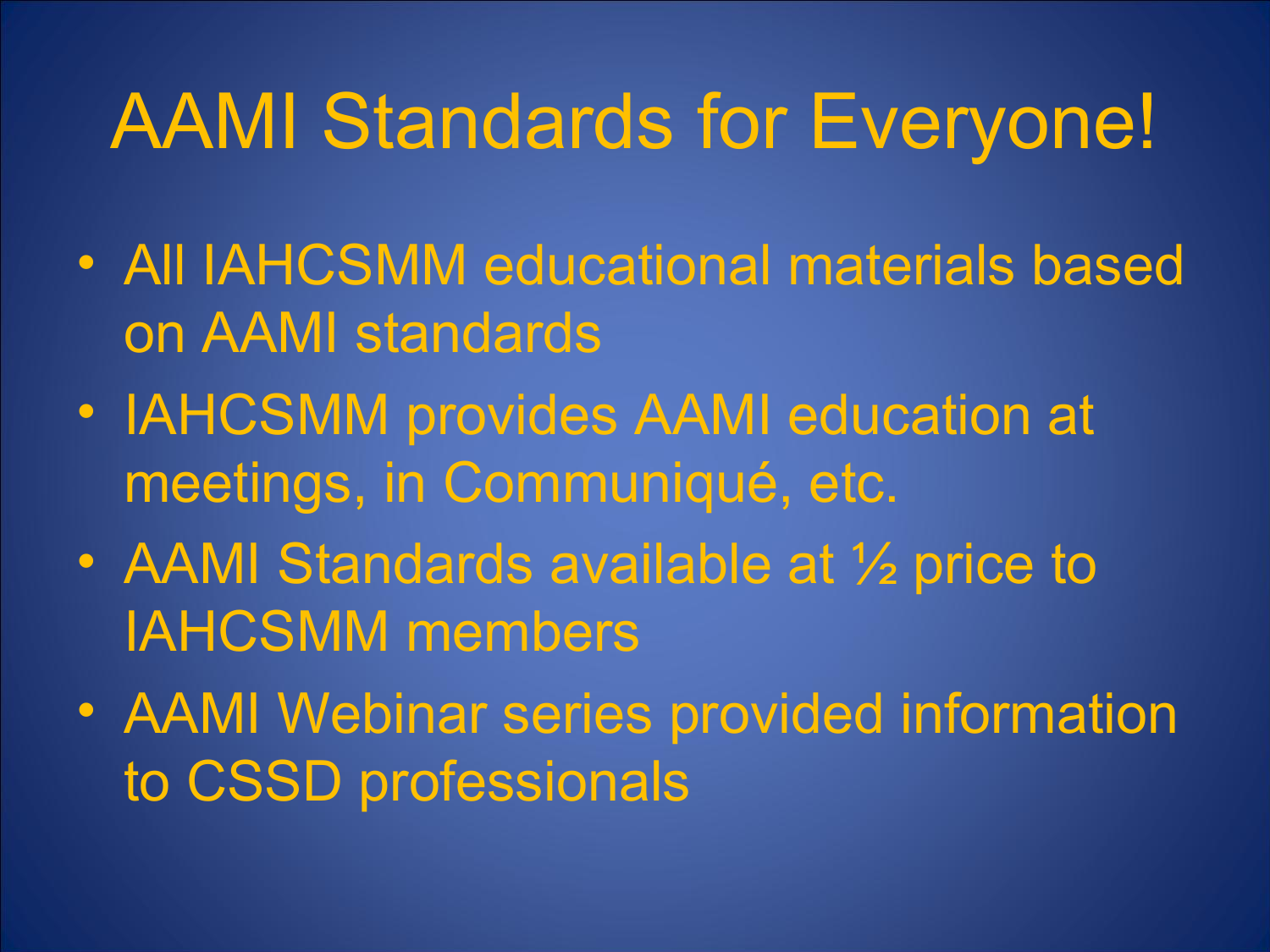# **Summary**

- Under the leadership of the professional association, challenges are being identified and addressed
- Change is slow but sure
- Patient safety remains the primary focus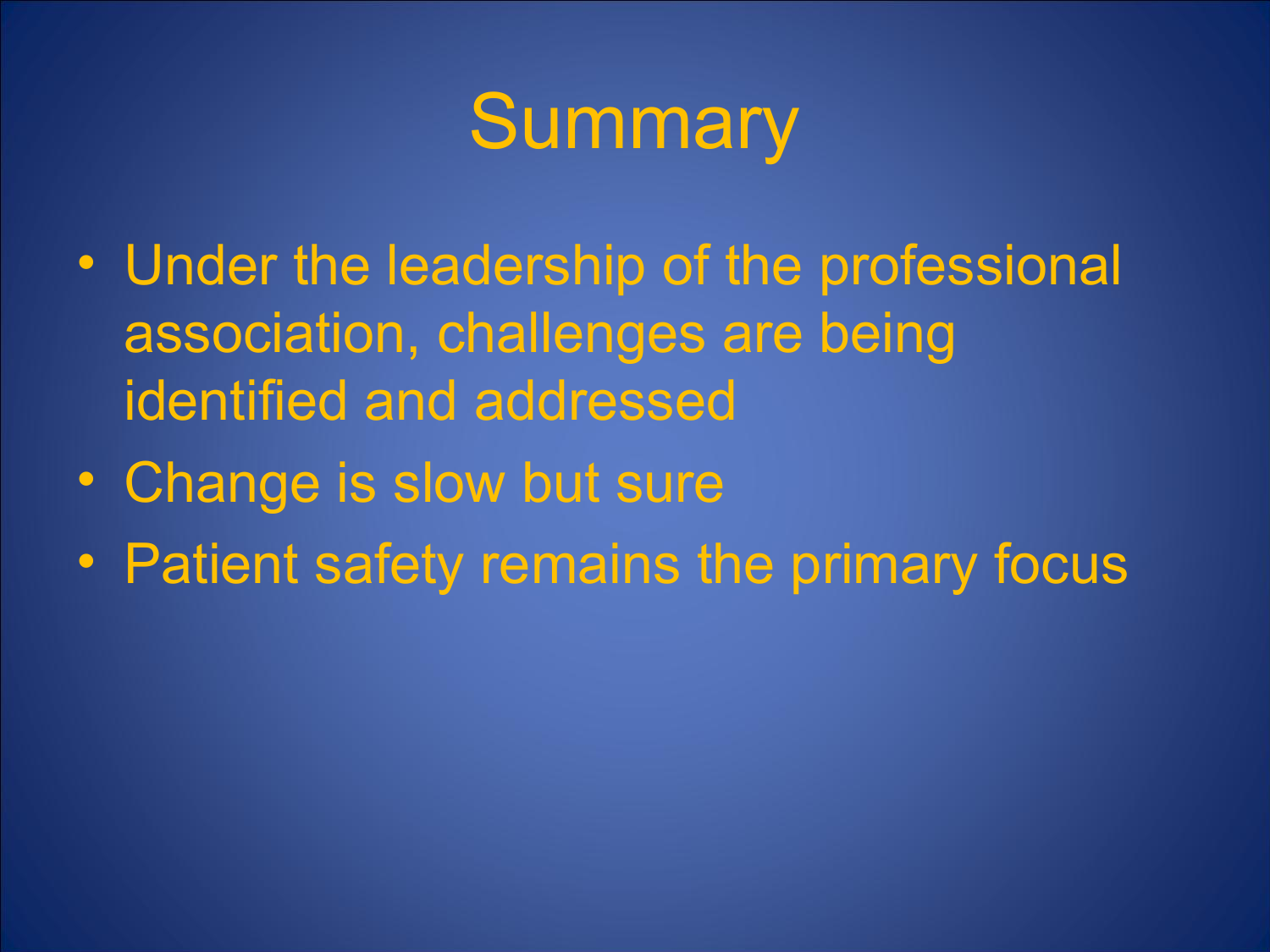#### **References**

- AAMI ST79:2009
- The Joint Commission
- Central Service Technical Manual, 7th ed.